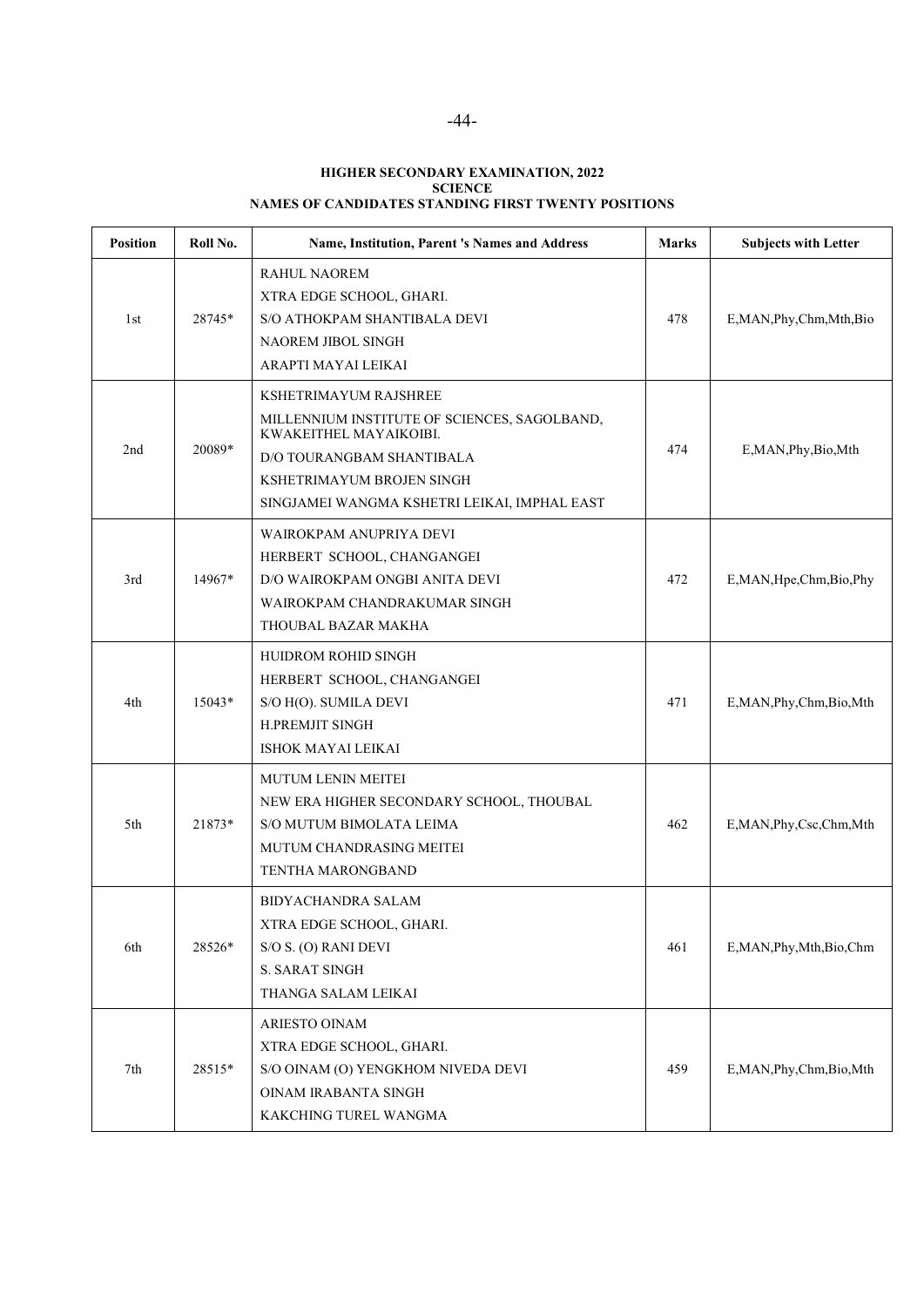| <b>Position</b> | Roll No. | Name, Institution, Parent 's Names and Address                                                                                                                                          | <b>Marks</b> | <b>Subjects with Letter</b> |
|-----------------|----------|-----------------------------------------------------------------------------------------------------------------------------------------------------------------------------------------|--------------|-----------------------------|
| 8th(i)          | $11653*$ | HEIKRUJAM NANDIBALA DEVI<br>COMET SCHOOL, CHANGANGEI, UCHECKON<br>D/O SADOKPAM MADHUBALA DEVI<br>HEIKRUJAM NANDALAL SINGH<br>HEIRANGOITHONG WEST NAORIYA PAKHANG LAKPA<br><b>LEIKAI</b> | 457          | E, MAN, Phy, Hpe, Bio       |
| 8th(i)          | 15222*   | TONGBRAM PAIKHOMBA SINGH<br>HERBERT SCHOOL, CHANGANGEI<br><b>S/O ARIBAM INDIRA DEVI</b><br>TONGBRAM AMUJOU SINGH<br>SALUNGPHAM KANG YAMBEM                                              | 457          | E,MAN, Phy, Hpe, Bio, Chm   |
| 9th(i)          | 14666*   | ALKA NONGTHOMBAM<br>HERBERT SCHOOL, CHANGANGEI<br>D/O N.(O) PRIYASHORI DEVI<br>N. SANATOMBA SINGH<br>THOUBAL SABANTONGBA MAYAI LEIKAI                                                   | 454          | E, MAN, Phy, Mth, Bio       |
| 9th (ii)        | 14841*   | NAOREM SOVINITY DEVI<br>HERBERT SCHOOL, CHANGANGEI<br>D/O NAOREM MEMTOMBI DEVI<br>NAOREM PURNIMA SINGH<br>KAKCHING WAIRI SENAPATI LEIKAI                                                | 454          | E, MAN, Phy, Hpe, Mth, Chm  |
| 10th(i)         | 14767*   | LAISHRAM HARSHITA DEVI<br>HERBERT SCHOOL, CHANGANGEI<br>D/O L(O) AHEIBAM THABA DEVI<br>LAISHRAM ROMAJIT SINGH<br>THANGMEIBAND YUMNAM LEIKAI, IMPHAL WEST                                | 451          | E, MAN, Phy, Hpe, Bio       |
| $10th$ (ii)     | 28447*   | SONIPRIYA RAJKUMARI<br>XTRA EDGE SCHOOL, GHARI.<br>D/O THONGAM PARBATI DEVI<br>RK. SANAHAL SINGH<br>SINGJAMEI WAIKHOM LEIKAI                                                            | 451          | E,MAN, Phy, Mth, Bio        |
| 11th(i)         | 11655*   | HENTHOI THOUDAM<br>COMET SCHOOL, CHANGANGEI, UCHECKON<br>D/O SAGOLSHEM SUNITA DEVI<br>THOUDAM SHYAM SINGH<br>MEITRAM AWANG LEIKAI                                                       | 450          | E, MAN, Phy, Hpe, Bio       |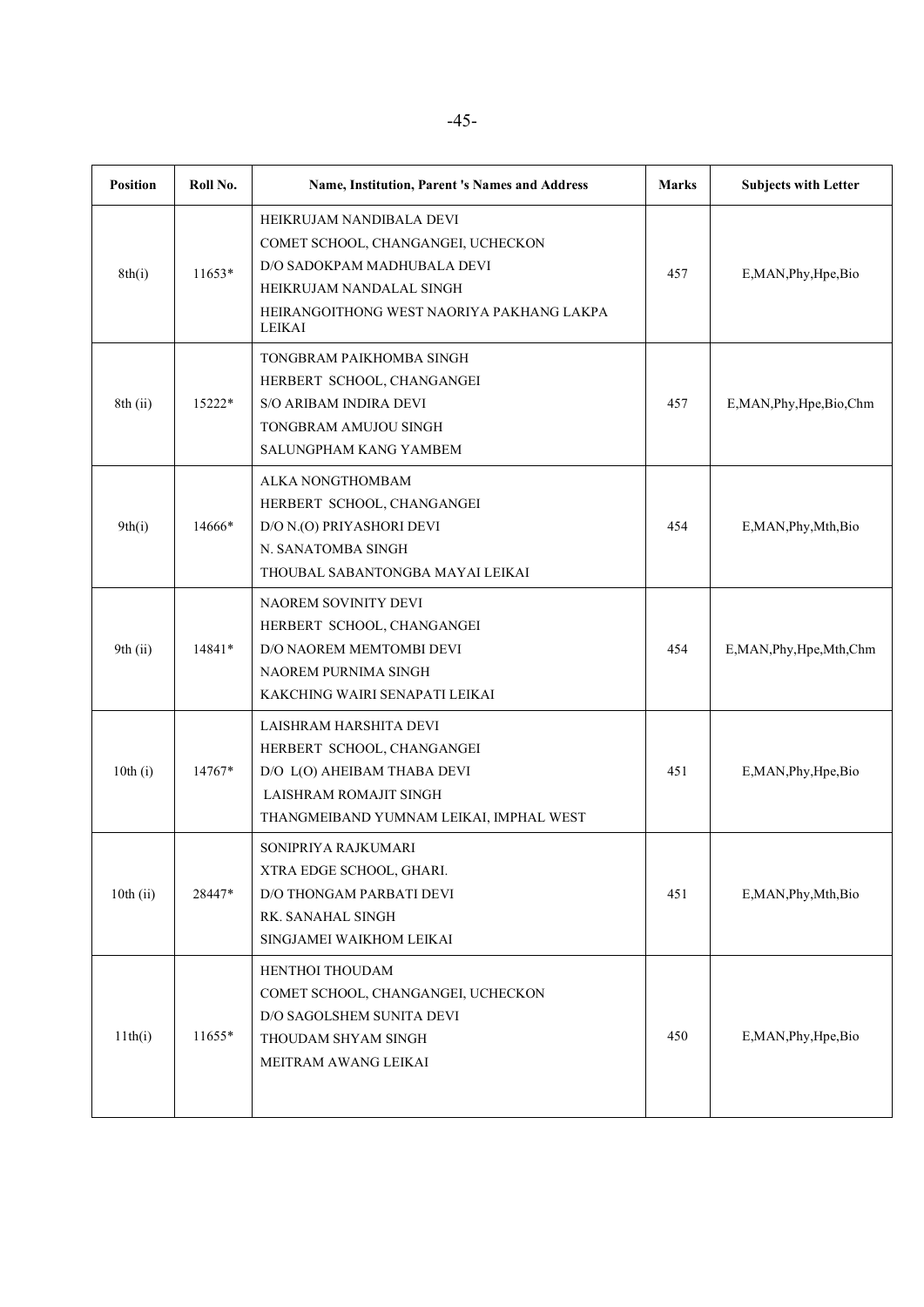| <b>Position</b>  | Roll No. | Name, Institution, Parent 's Names and Address                                                                                                             | <b>Marks</b> | <b>Subjects with Letter</b> |
|------------------|----------|------------------------------------------------------------------------------------------------------------------------------------------------------------|--------------|-----------------------------|
| $11th$ (ii)      | 14719*   | HIJAM NGANTHOISANA CHANU<br>HERBERT SCHOOL, CHANGANGEI<br>D/O H. (O) ARUNA LEIMA<br>(L) H. PREMCHAND LUWANG<br>YAIRIPOK KHOIROM LAIMANG                    | 450          | E, MAN, Phy, Hpe, Bio       |
| 11th(iii)        | 14823*   | MOIRANGTHEM BHAGYASHALI<br>HERBERT SCHOOL, CHANGANGEI<br>D/O KONGKHAM BISHWAYA DEVI<br>MOIRANGTHEM SURANJOI SINGH<br>URIPOK BACHASPATI LEIKAI, IMPHAL WEST | 450          | E, MAN, Phy, Hpe, Bio       |
| 11th (iv)        | 28234*   | DHANTHOI SOUBAM<br>XTRA EDGE SCHOOL, GHARI.<br>D/O OKRAM CHANU AMITA<br>SOUBAM HOMESHOR SINGH<br>SAGOLBAND NEPRA MENJOR LEIKAI                             | 450          | E, MAN, Phy, Mth, Bio       |
| 11th(v)          | 28400*   | RAJKUMARI NEVITA DEVI<br>XTRA EDGE SCHOOL, GHARI.<br>D/O SORAISAM BINODINI DEVI<br>RAJKUMAR ASHINIKUMAR SINGH<br>SAGOLBAND BIJOYGOVINDA THANGAPAT AROIBA   | 450          | E,MAN, Phy, Mth, Bio        |
| 12th             | 11793*   | PINTU THOKCHOM<br>COMET SCHOOL, CHANGANGEI, UCHECKON<br>D/O THOKCHOM JANESHORI DEVI<br>THOKCHOM RATAN SINGH<br>NINGOMTHONG KITNA PANUNG                    | 449          | E,MAN, Phy, Mth, Bio, Chm   |
| 13 <sup>th</sup> | 21888*   | OINAM DHARMAJIT SINGH<br>NEW ERA HIGHER SECONDARY SCHOOL, THOUBAL<br>S/O OINAM (O) PURNIMA DEVI<br><b>OINAM IRABOT SINGH</b><br>TOKPACHING MAYAI LEIKAI    | 448          | E, MAN, Phy, Csc, Chm       |
| 14th(i)          | 14829*   | MS. KRIZHIINI PFOTTE<br>HERBERT SCHOOL, CHANGANGEI<br>D/O KH. KAINI<br><b>ATHIKHO NELI</b><br>PUDUNAMEI VILLAGE, PO MAO GATE, SENAPATI,<br><b>MANIPUR</b>  | 447          | E, ALT, Phy, Hpe, Bio       |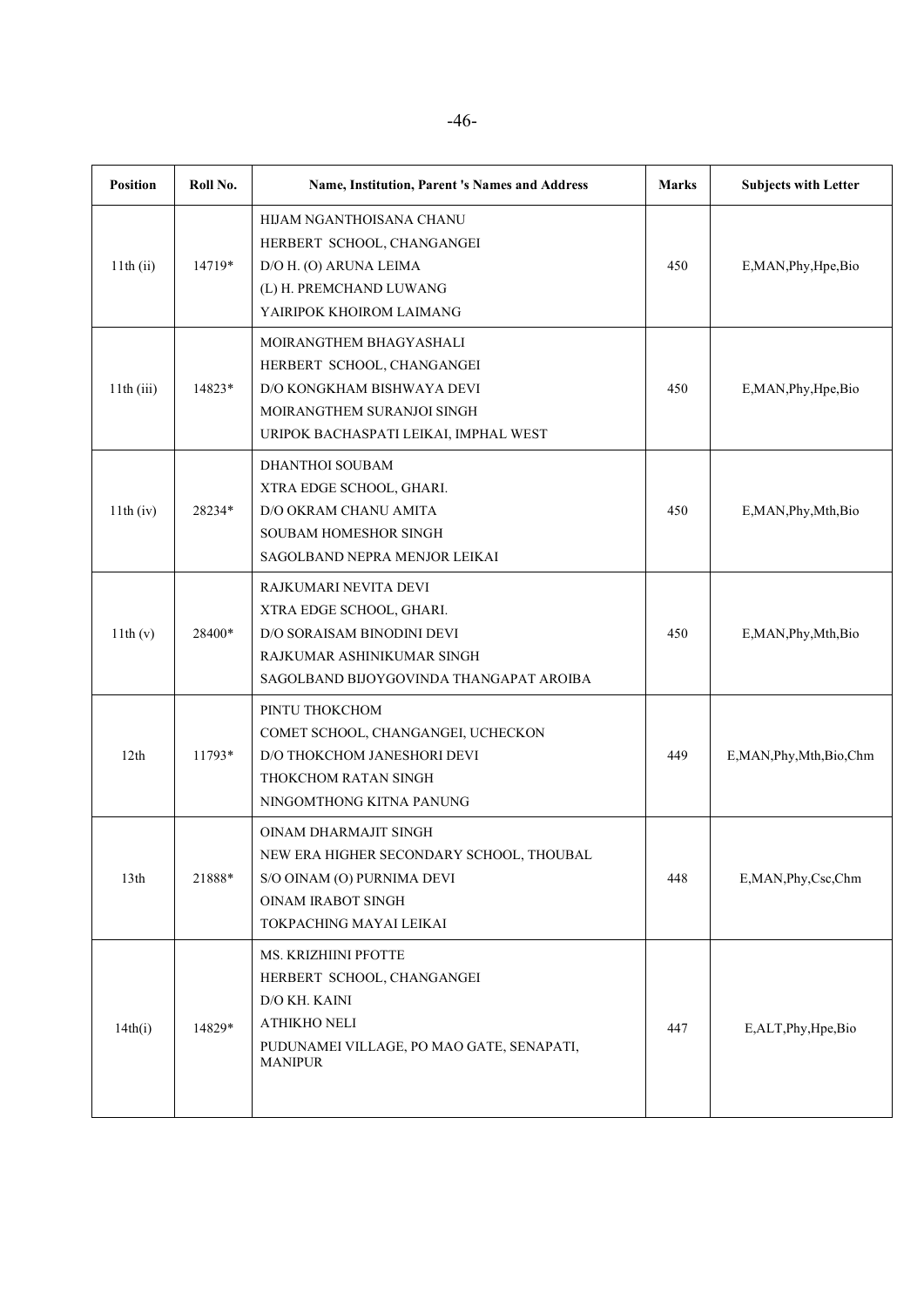| <b>Position</b> | Roll No. | Name, Institution, Parent 's Names and Address                                                                                                                   | <b>Marks</b> | <b>Subjects with Letter</b> |
|-----------------|----------|------------------------------------------------------------------------------------------------------------------------------------------------------------------|--------------|-----------------------------|
| 14th $(ii)$     | 21546*   | MELODI THOKCHOM<br>NEW ERA HIGHER SECONDARY SCHOOL, THOUBAL<br>D/O TH.(O) MEIPAKPI DEVI<br>TH. SANAHAL SINGH<br>THOUBAL SABALTONGBA MAMANG LEIKAI                | 447          | E,MAN, Phy, Bio, Chm, Mth   |
| 15th(i)         | 21460*   | <b>GOTIMAYUM SANATHOIBI SHARMA</b><br>NEW ERA HIGHER SECONDARY SCHOOL, THOUBAL<br>D/O G. SUBITA DEVI<br>G. ROBINDRO SHARMA<br>TEKCHAM MAMANG LEIKAI              | 446          | E,MAN,Phy,Bio,Chm           |
| $15th$ (ii)     | 21805*   | LEITANTHEM SEITYAJIT SINGH<br>NEW ERA HIGHER SECONDARY SCHOOL, THOUBAL<br><b>S/O L. SOROJINI DEVI</b><br>L. SURCHANDRA SINGH<br>THOUBAL WANGMATABA               | 446          | E, MAN, Phy, Mth, Chm, Bio  |
| 16th(i)         | 14904*   | <b>SANASAM SARJU DEVI</b><br>HERBERT SCHOOL, CHANGANGEI<br>D/O S. (O) TARUBI DEVI<br><b>S. YAISKUL SINGH</b><br>THOUBAL SABANTONGBA MAMANG LEIKAI                | 444          | E,MAN, Phy, Chm, Bio, Mth   |
| 16th $(ii)$     | 15007*   | C. JOSEPH LALSANGLIEN<br>HERBERT SCHOOL, CHANGANGEI<br><b>S/O LALSANHIM</b><br>LT TUNGA<br>BETHEL, CHURACHANDPUR                                                 | 444          | E,ALT,Phy,Chm,Bio           |
| 16th(iii)       | 15214*   | THINGBAIJAM ARCHEMEJIT SINGH<br>HERBERT SCHOOL, CHANGANGEI<br>S/O NONGMAITHEM SANGEETA DEVI<br>THINGBAIJAM DHANACHANDRA SINGH<br>URIPOK TAKHELLAMBAM LEIKAI      | 444          | E,MAN, Phy, Hpe, Bio        |
| $16th$ (iv)     | 27252*   | SANASAM MALEMNGANBI CHANU<br>VISION CREATIVE SCHOOL OF SCIENCE, THOUBAL<br><b>OKRAM</b><br>D/O S. ROMILA LEIMA<br>S. IBOYAIMA MEITEI<br>SABANTONGBA MAYAI LEIKAI | 444          | E,MAN,Mth,Bio,Chm,Phy       |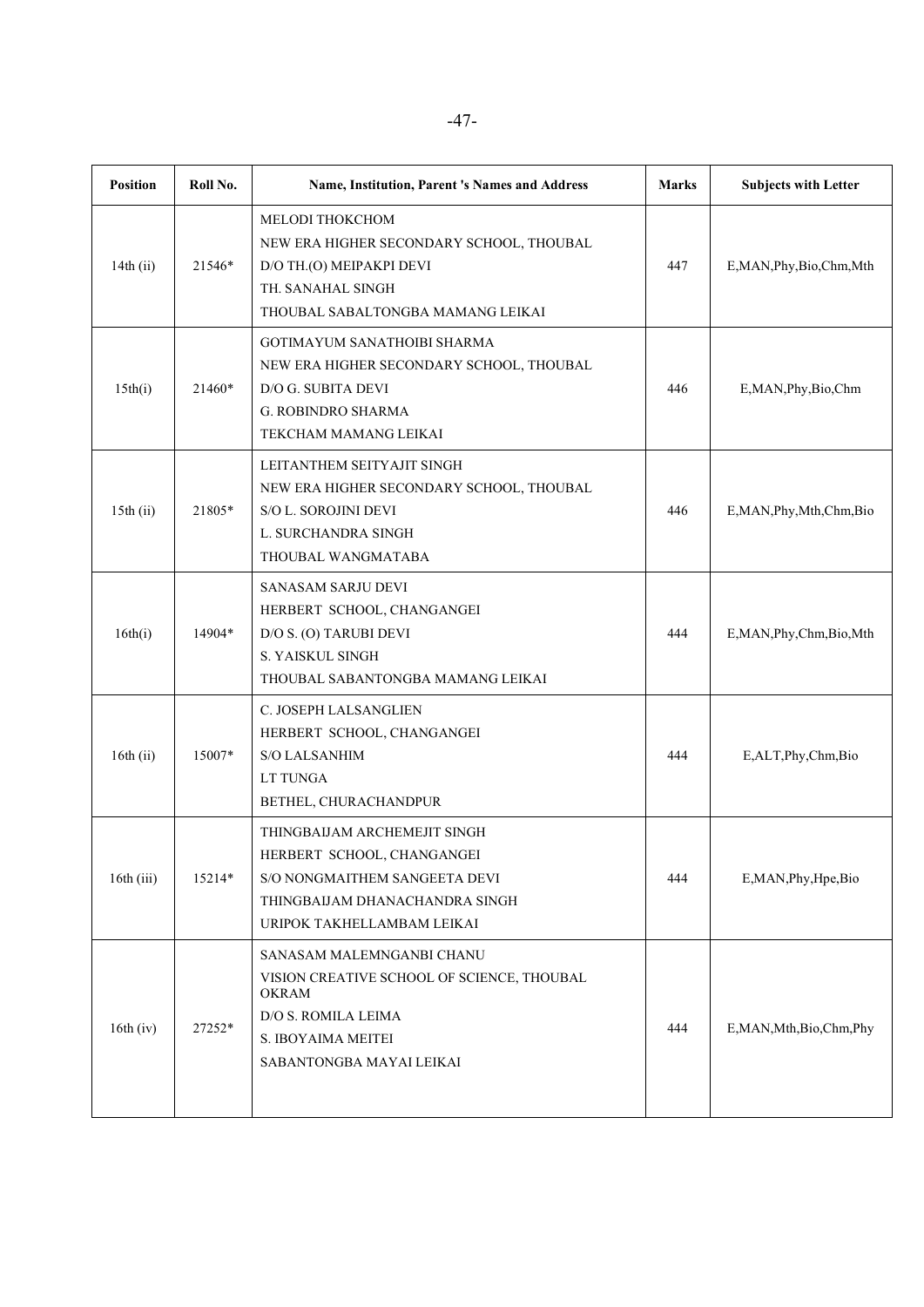| <b>Position</b> | Roll No. | Name, Institution, Parent 's Names and Address                                                                                                                                                   | <b>Marks</b> | <b>Subjects with Letter</b> |
|-----------------|----------|--------------------------------------------------------------------------------------------------------------------------------------------------------------------------------------------------|--------------|-----------------------------|
| 16th(v)         | 28502*   | ABUJAM AMBEDKAR SINGH<br>XTRA EDGE SCHOOL, GHARI.<br>S/O TOIJAM MENGOUBI DEVI<br>ABUJAM BHARAT SINGH<br>MOIRANG KHUNOU                                                                           | 444          | E, MAN, Phy, Mth, Bio       |
| $16th$ (vi)     | 28537*   | CHALTAN YUMNAM<br>XTRA EDGE SCHOOL, GHARI.<br>S/O TOURANGBAM ROMILA DEVI<br>YUMNAM SHANTIKUMAR SINGH<br>SINGJAMEI WANGMA KSHETRI LEIKAI                                                          | 444          | E, MAN, Phy, Mth, Bio       |
| 17th            | $21561*$ | MOKSHMEE ATHOKPAM<br>NEW ERA HIGHER SECONDARY SCHOOL, THOUBAL<br>D/O ATHOKPAM BINA DEVI<br>ATHOKPAM NOREN SINGH<br>ATHOKPAM MAKHA LEIKAI                                                         | 443          | E, MAN, Phy, Mth, Chm, Bio  |
| 18th(i)         | 11818*   | <b>RESHMI NANDEIBAM</b><br>COMET SCHOOL, CHANGANGEI, UCHECKON<br>D/O RAJKUMARI SANAHANBI DEVI<br>NANDEIBAM RISHINANDA SINGH<br>KHONGMAN ZONE-V                                                   | 441          | E,MAN, Phy, Chm, Bio        |
| $18th$ (ii)     | 21886*   | NONGMAITHEM MAHESH MEITEI<br>NEW ERA HIGHER SECONDARY SCHOOL, THOUBAL<br>S/O MOIRANGTHEM JAMUNA DEVI<br>NONGMAITHEM KWAKLEI MEITEI<br>SAMARAM MANING LAIBUNG LEIKAI                              | 441          | E,MAN,Phy,Bio,Chm           |
| 19th(i)         | 12088*   | NINGTHOUJAM SAKNAIBA<br>COMET SCHOOL, CHANGANGEI, UCHECKON<br>S/O SARITA SOROKHAIBAM<br>NINGTHOUJAM SANJOY SINGH<br>MOIRANGKHOM SOUGAIJAM LEIRAK, IMPHAL                                         | 440          | E,MAN, Phy, Mth, Bio, Chm   |
| $19th$ (ii)     | 20409*   | <b>MACHEK SAMPAR MOSES</b><br>MILLENNIUM INSTITUTE OF SCIENCES, SAGOLBAND,<br>KWAKEITHEL MAYAIKOIBI.<br>S/O HUIDROM NENCY DEVI<br>MACHEK SAMPAR JACOB<br>LAMDANGMEI VILLAGE, TAMENGLONG DISTRICT | 440          | E,MAN, Phy, Bio, Mth        |